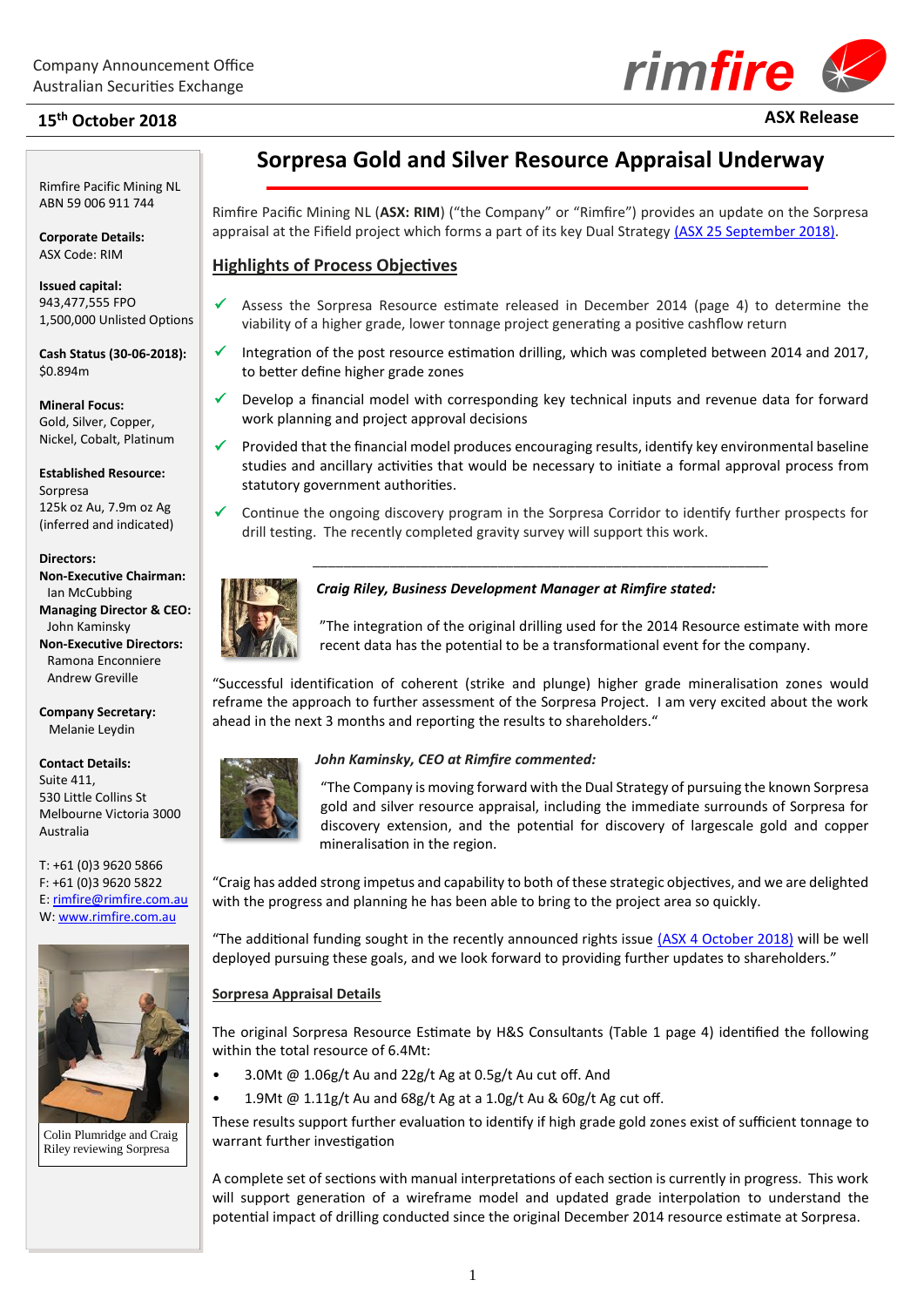The results of this work and incorporation of metallurgical criteria, in studies conducted to date (ASX [6 December 2013](http://www.rimfire.com.au/irm/PDF/1145_0/ExcellentPreliminaryMetallurgyResultsatSorpresa) - [Metallurgy Report\)](http://www.rimfire.com.au/irm/PDF/1145_0/ExcellentPreliminaryMetallurgyResultsatSorpresa) will assist in determining if any mine pit optimization work is necessary or additional resources are necessary. In parallel, site investigations will be done to determine critical environmental or ancillary activities that are necessary to warrant pursuing a formal mining operations approval process with statutory authorities.

During the New Gold Inc. farm-in period (ASX 28 October 2016 - [New Gold Inc deal with Rimfire\)](http://www.rimfire.com.au/irm/PDF/1895_0/RimfireEntersSignificantTransactionwithNewGoldInc) the majority of site exploration was controlled by New Gold Inc., with Rimfire having a lesser participating interest. The decision by New Gold Inc. to exit Australia [\(ASX 26 February](http://www.rimfire.com.au/irm/PDF/2180_0/NewGoldIncCompletesStrategicWithdrawalfromAustralia) 2018) now allows Rimfire to integrate their work and implement Rimfire's Dual Strategy.

The recent detailed gravity survey will assist the identification of targets, in close proximity to the known Sorpresa resource, with a potential to add to the resource base.

#### **Gravity Survey Update**

The Company was pleased to advise field data collection on the detailed gravity survey (ASX 5th September: Detailed Gravity [Survey Scheduled at Fifield NSW\)](http://www.rimfire.com.au/irm/PDF/2276_0/GravitySurveyforGoldCopperDiscoveryTargetingFifield) has been completed by Atlas Geophysics. Atlas will now complete final processing, data checking and combination of this new data with previous gravity surveys on the project area. Final versions of the survey are expected in 3 weeks.

**JOHN KAMINSKY CEO and Managing Director**

#### *Figure 1: Sorpresa Resource and adjacent prospects*

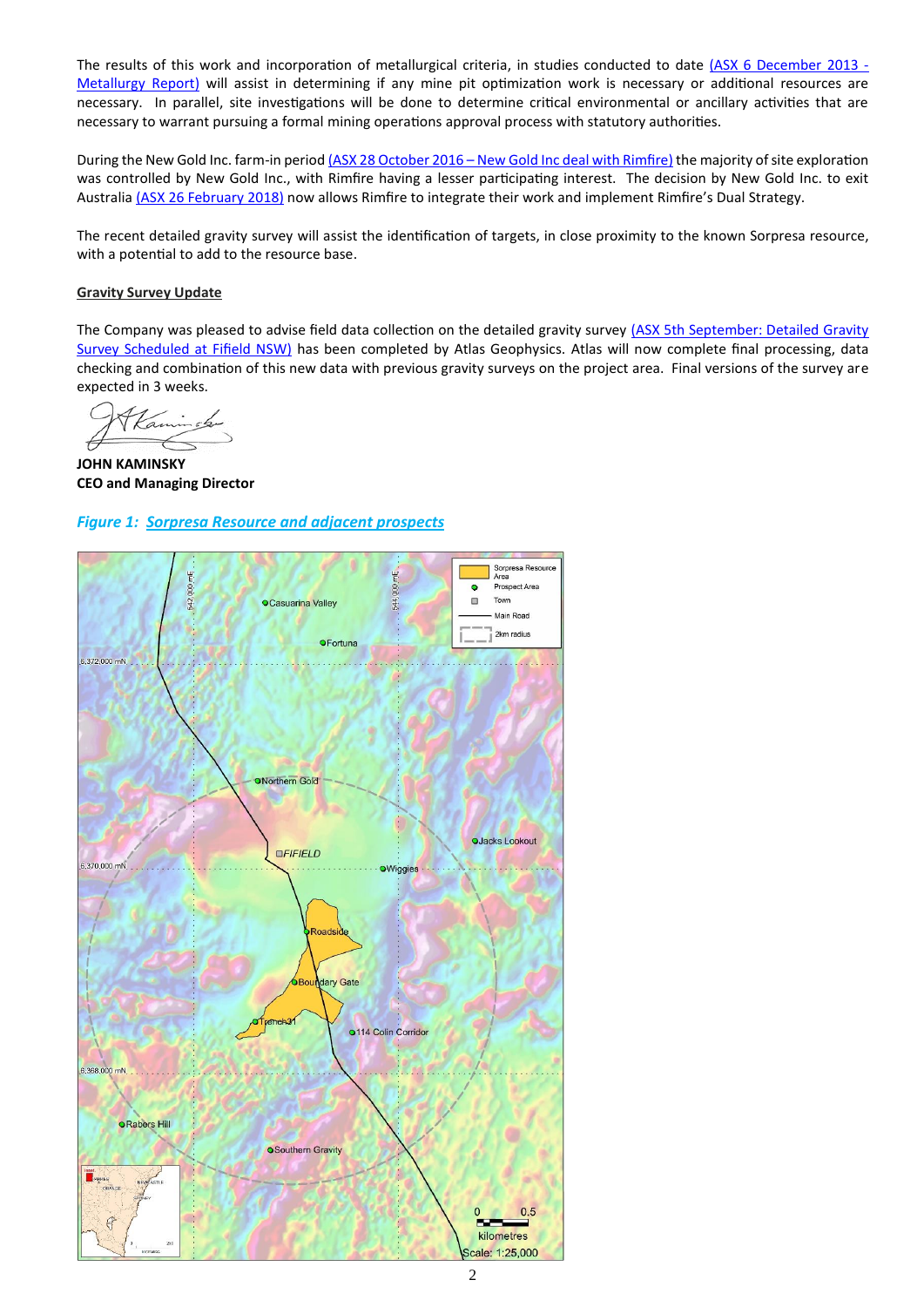#### **ABOUT RIMFIRE**

Rimfire Pacific Mining is an ASX listed (code: RIM) resources exploration company that has its major focus at Fifield in central NSW, located within the Lachlan Transverse Zone (LTZ). In 2010~11 the Company made a greenfields gold and silver discovery, named "Sorpresa", announcing a JORC Compliant Inferred & Indicated Maiden resource in 2014. The discovery history of Sorpresa is shown in the [Hyperlink to the ASX presentation to the Mineral Council May 2017.](http://www.rimfire.com.au/irm/PDF/2074_0/NSWMineralsCouncilExplorationForumTheRocksandBeyondSorpresaDiscoveryCaseStudy) High grade intersections at Sorpresa have included:

| Fi160 | 14m @ 21.9g/t Au from 34m               | Incl. 2m @87.5g/t Au and $6m$ @ 94g/t Ag          |
|-------|-----------------------------------------|---------------------------------------------------|
| Fi212 | 14m @ 24.4g/t Au from 26m               | Incl. 2m @ 118g/t Au and 26m @ 155g/t Ag from 14m |
| Fi241 | 10m @ 1.01g/t Au and 535g/t Ag from 70m | Incl. 2m @ 2020g/t Ag                             |
| Fi329 | 1m @ 114g/t Au from 159m                |                                                   |
| Fi689 | 9m @ 18.15g/t Au and 100g/t Ag from 18m | Incl. 1m @ $69g/t$ Au and $254g/t$ Ag             |
| Fi706 | 7m @ 13.41g/t Au and 751g/t Ag from 19m | Incl. 1m @ 76.7g/t Au and 2490g/t Ag              |

The current main Sorpresa trend containing gold and silver mineralisation is approximately 1.5km in length and is at various stages of further discovery growth assessment. This area lies within the larger 7km x 2km Sorpresa corridor.



Multiple prospects involving hard rock potential for Gold, Silver, Copper and Platinum have been established within a >6km radius of the Sorpresa discovery at Fifield, which is part of Rimfires 681km<sup>2</sup> contiguous tenements. The project area is very accessible by bitumen road and only 4.5 hours from Sydney.

More recently, Rimfire has also examined for cobalt, nickel and scandium potential within its tenements.

#### *Aspiration target scale in the wider Fifield District*

The discovery aspiration [\(established with New Gold Inc., during the 2017 earn-in venture\)](http://www.rimfire.com.au/irm/PDF/1945_0/StrategyOutlineGeophysicsandRCDrillingComplete) for the Fifield area is an aggregate discovery outcome in excess of 4 million ounces of gold equivalent metal, being capable of supporting a mine life in excess of 10 years, and within the lower third of industry costs of production.

#### *Recent Presentation and ASX Activity Summary and Analyst reports related to Rimfire*

- □ The Company's Fifield Project Strategy outlined to ASX **Dual Strategy [Sorpresa Appraisal and Regional Discovery](http://www.rimfire.com.au/irm/PDF/2286_0/DualStrategySorpresaAppraisalandRegionalDiscovery)**
- □ [June 2018 Quarterly Activities Report](http://www.rimfire.com.au/irm/PDF/2255_0/June2018QuarterlyActivitiesReport)
- ❑ A research report on the Company was compiled by Independent Investment Research (IIR) April 2018 Senior Analyst Mark Gordon, and is available on the Company website [\(www.rimfire.com.au](http://www.rimfire.com.au/))
- □ The Company released its **Investor [Forum Presentation on 31st January 2018](http://www.rimfire.com.au/irm/PDF/2170_0/PresentationtoProactiveInvestorForums)**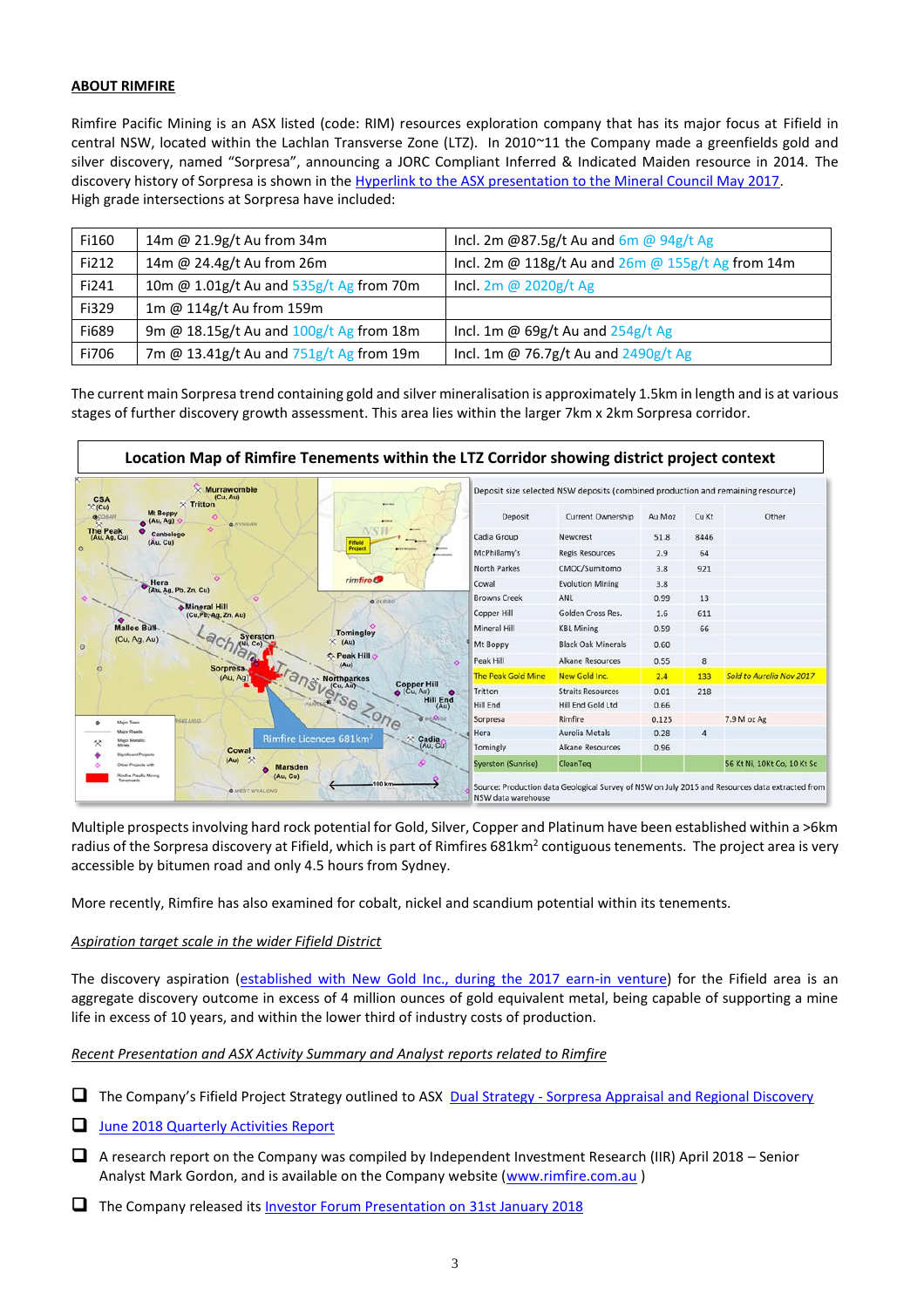## **Competent Persons Declarations**

*The information in the report to which this statement is attached that relates to Exploration and Resource Results is based on information reviewed and/or compiled by Todd Axford who is deemed to be a Competent Person and is a Member of The Australasian Institute of Mining and Metallurgy.* 

*Mr Axford has over 23 years' experience in the mineral and mining industry. Mr Axford is employed by Geko-Co Pty Ltd and is a consulting geologist to the Company. Todd Axford has sufficient experience that is relevant to the style of mineralisation and type of deposits under consideration and to the activity being undertaken to qualify as a Competent Person as defined in the 2012 Edition of the 'Australasian Code for Reporting of Exploration Results, Mineral Resources and Ore Reserves'. Todd Axford consents to the inclusion of the matters based on the information in the form and context in which it appears.* 

#### *Historic material previously published under 2004 JORC standard that is referenced in this report:*

*The information provided in "About Rimfire Pacific Mining section" is available to view on the Company Website at hyperlink: [ASX Announcements.](http://www.rimfire.com.au/asx_announcements.htm) The Company confirms that it is not aware of any new information or data that materially affects the information included in the original market announcements.* 

In addition, the Company confirms that the form and context in which the Competent Person's findings are presented *have not been materially modified from the original market announcements which operated under the 2004 JORC reporting requirements.* 

|                 | <b>Cut off</b>             | Category         | Mt         | Grade      |            | <b>Contained Metal</b> |        |
|-----------------|----------------------------|------------------|------------|------------|------------|------------------------|--------|
| <b>Resource</b> |                            |                  |            | $(g/t)$ Au | $(g/t)$ Ag | Koz Au                 | Moz Ag |
|                 | $0.5$ g/t Au               | <b>Indicated</b> | 2.0        | 1.14       | 27         | 73                     | 1.7    |
| Gold            |                            | <b>Inferred</b>  | 1.0        | 0.9        | 12         | 29                     | 0.4    |
|                 |                            | <b>Total</b>     | <b>3.0</b> | 1.06       | 22         | 103                    | 2.1    |
|                 | 25 g/tAg                   | <b>Indicated</b> | 2.1        | 0.21       | 62         | 14                     | 4.2    |
| <b>Silver</b>   |                            | <b>Inferred</b>  | 1.2        | 0.19       | 40         | 7                      | 1.6    |
|                 |                            | <b>Total</b>     | 3.4        | 0.20       | 54         | 22                     | 5.8    |
|                 | $0.5$ g/t Au &<br>25 g/tAg | Indicated        | 4.1        | 0.67       | 45         | 88                     | 5.9    |
| Combined        |                            | <b>Inferred</b>  | 2.2        | 0.51       | 27         | 37                     | 2.0    |
|                 |                            | <b>Total</b>     | 6.4        | 0.61       | 38         | 125                    | 7.9    |

#### *Table 1: Sorpresa Mineral Resource estimate reported under JORC 2012 code*

Notes:

1. Sorpresa Mineral Resource reported to JORC 2012 standards, at 0.50 g/t Au and 25g/t Ag cut‐off

2. The figures in this table are rounded to reflect the precision of the estimates and include rounding errors.

3. [ASX Announcement of Sorpresa Maiden Gold and Silver Resource](http://www.rimfire.com.au/irm/PDF/1420_0/SorpresaGoldandSilverMaidenResourceFifieldNSW) 23 December 2014

## *Forward looking statements Disclaimer:*

*This document contains "forward looking statements" as defined or implied in common law and within the meaning of the Corporations Law. Such forward looking statements may include, without limitation, (1) estimates of future capital expenditure; (2) estimates of future cash costs; (3) statements regarding future exploration results and goals. Where the Company or any of its officers or Directors or representatives expresses an expectation or belief as to future events or results, such expectation or belief is expressed in good faith and the Company or its officers or Directors or representatives*